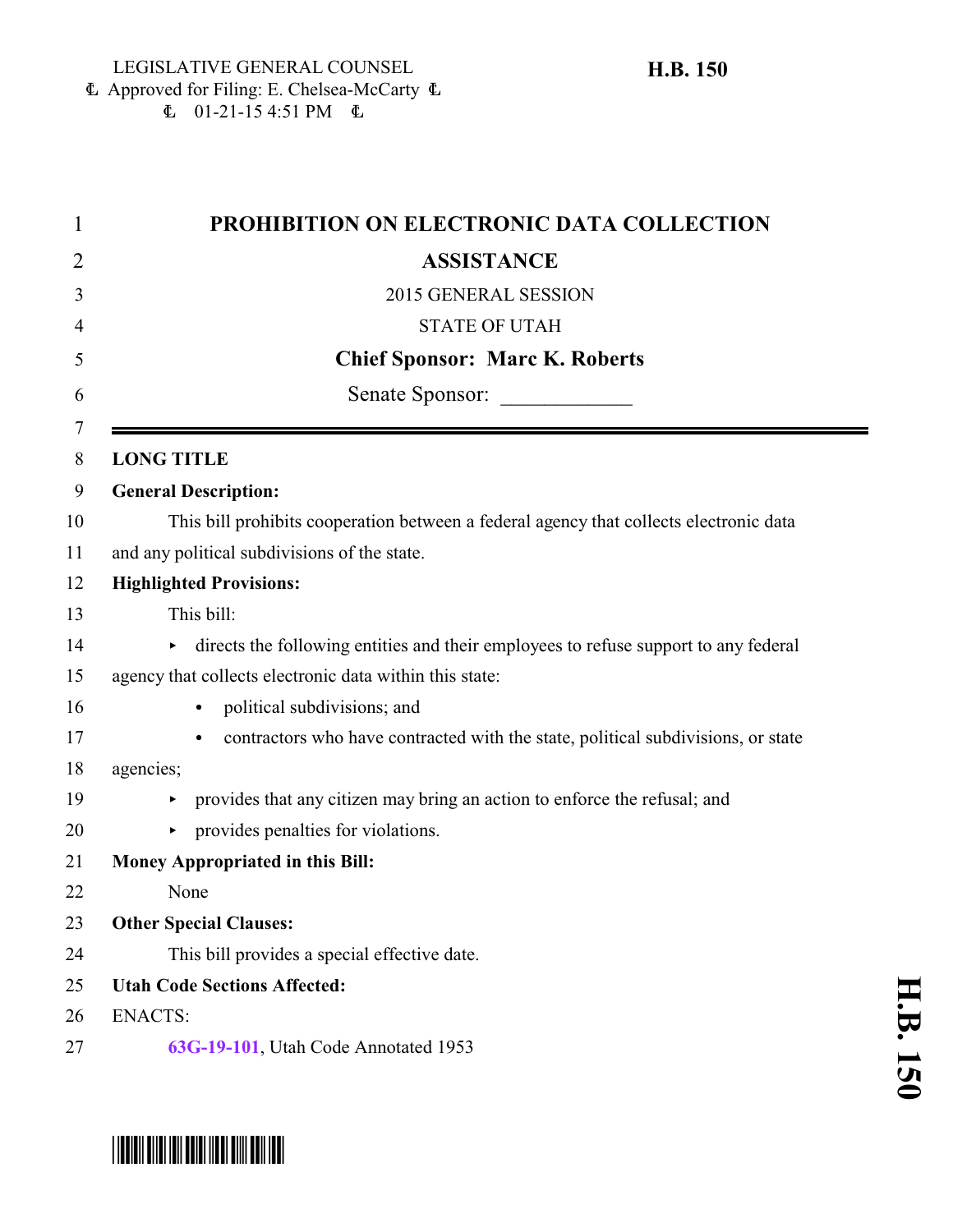<span id="page-1-2"></span><span id="page-1-1"></span><span id="page-1-0"></span>

| 28 | 63G-19-102, Utah Code Annotated 1953                                                               |
|----|----------------------------------------------------------------------------------------------------|
| 29 | 63G-19-103, Utah Code Annotated 1953                                                               |
| 30 | 63G-19-104, Utah Code Annotated 1953                                                               |
| 31 | 63G-19-105, Utah Code Annotated 1953                                                               |
| 32 |                                                                                                    |
| 33 | Be it enacted by the Legislature of the state of Utah:                                             |
| 34 | Section 1. Section 63G-19-101 is enacted to read:                                                  |
| 35 | 63G-19-101. Definition.                                                                            |
| 36 | As used in this chapter, "federal data collection and surveillance agency" means a                 |
| 37 | federal agency that:                                                                               |
| 38 | (1) is involved in the routine surveillance or involuntary collection and storage of bulk          |
| 39 | telephone and email records or metadata on any citizen of the United States and claims the         |
| 40 | legal authority to collect and store bulk telephone and email records or metadata of any citizen   |
| 41 | of the United States without either the citizen's consent or a search warrant that particularly    |
| 42 | describes the person, place, or thing to be searched or seized; or                                 |
| 43 | (2) manages property or facilities on behalf of or in support of a federal agency                  |
| 44 | described in Subsection (1).                                                                       |
| 45 | Section 2. Section 63G-19-102 is enacted to read:                                                  |
| 46 | 63G-19-102. Judicial interpretation.                                                               |
| 47 | Utah courts should interpret this chapter to meet the Legislature's objective, which is to         |
| 48 | refuse material support or assistance to any federal data collection and surveillance agency.      |
| 49 | Section 3. Section 63G-19-103 is enacted to read:                                                  |
| 50 | 63G-19-103. Prohibition.                                                                           |
| 51 | (1) Notwithstanding any law, regulation, rule, or order to the contrary, a political               |
| 52 | subdivision of this state, or an employee or elected official of a political subdivision acting in |
| 53 | the official's or employee's official capacity, may not:                                           |
| 54 | (a) provide material support or assistance in any form to any federal data collection and          |
| 55 | surveillance agency;                                                                               |
| 56 | (b) use any assets, state funds, or funds allocated by the state or a local entity, in whole       |
| 57 | or in part, to engage in any activity that aids a federal data collection and surveillance agency; |
| 58 | (c) provide services or assist in any way with the provision of services to a federal data         |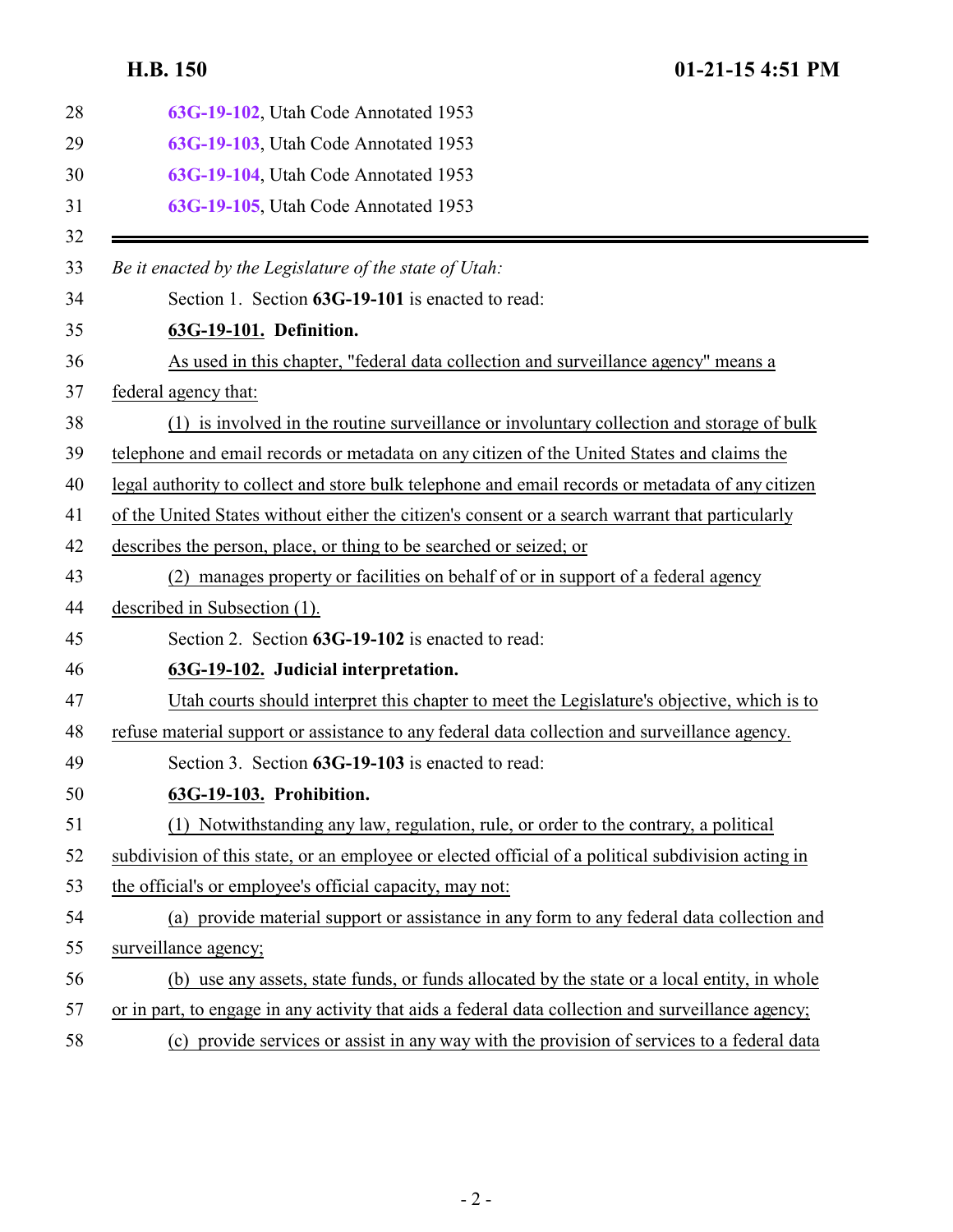## <span id="page-2-0"></span>**01-21-15 4:51 PM H.B. 150**

| 59 | collection and surveillance agency; or                                                              |
|----|-----------------------------------------------------------------------------------------------------|
| 60 | (d) use any information in a criminal investigation or prosecution provided by a federal            |
| 61 | data collection and surveillance agency.                                                            |
| 62 | (2) A political subdivision that has borrowed funds or entered into a contractual                   |
| 63 | agreement to provide material support, assistance, or public utilities to a federal data collection |
| 64 | and surveillance agency may not renew the contractual agreement upon expiration of the              |
| 65 | agreement in force on July 1, 2015. In addition, a political subdivision that has borrowed funds    |
| 66 | to enter into the contractual agreement shall terminate the contractual agreement upon the final    |
| 67 | repayment of the borrowed funds or the termination of the current contractual agreement,            |
| 68 | whichever occurs first.                                                                             |
| 69 | Section 4. Section 63G-19-104 is enacted to read:                                                   |
| 70 | 63G-19-104. Enforcement.                                                                            |
| 71 | Any citizen of this state may bring an action in a district court to enforce the provisions         |
| 72 | of this chapter.                                                                                    |
| 73 | Section 5. Section 63G-19-105 is enacted to read:                                                   |
| 74 | 63G-19-105. Penalties.                                                                              |
| 75 | (1) A political subdivision of this state may not receive state funds if the political              |
| 76 | subdivision adopts a rule, order, ordinance, or policy, or enters into a contractual agreement,     |
| 77 | the enforcement of which violates Section 63G-19-103.                                               |
| 78 | (2) A political subdivision denied state funds under Subsection (1) may once again                  |
| 79 | receive state funds when the political subdivision is fully compliant with the provisions of this   |
| 80 | chapter.                                                                                            |
| 81 | Section 6. Effective date.                                                                          |
| 82 | If approved by two-thirds of all the members elected to each house, this bill takes effect          |
| 83 | upon approval by the governor, or the day following the constitutional time limit of Utah           |
| 84 | Constitution, Article VII, Section 8, without the governor's signature, or in the case of a veto,   |
|    |                                                                                                     |

<span id="page-2-1"></span>85 the date of veto override.